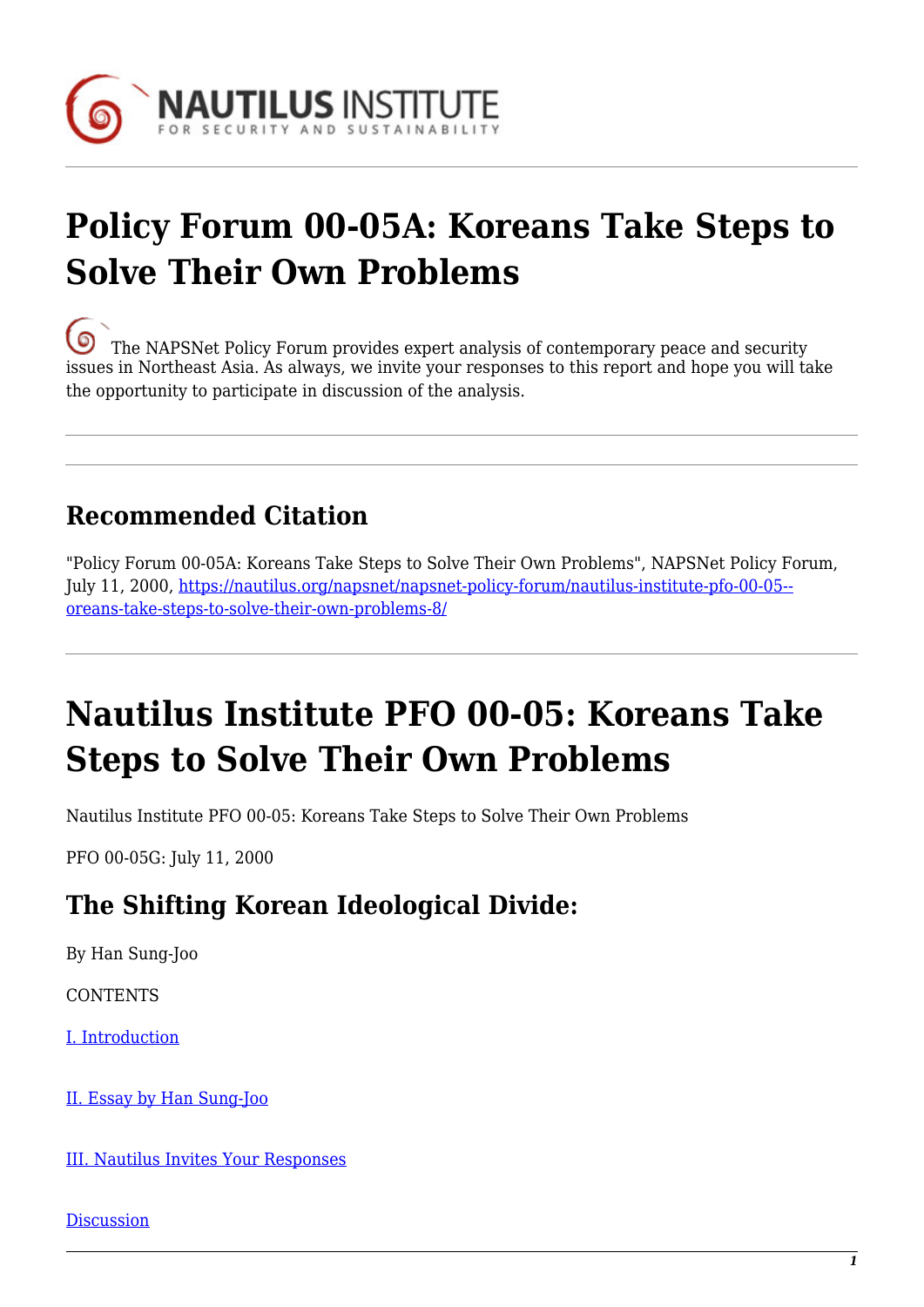[Go to essay by Timothy L. Savage](https://nautilus.org/publications/essays/napsnet/forum/policy-forum-archive/nautilus-institute-pfo-00-05-koreans-take-steps-to-solve-their-own-problems/)

# **June 26, 2000**

[Go to essay by Victor Cha](https://nautilus.org/publications/essays/napsnet/forum/policy-forum-archive/nautilus-institute-pfo-00-05-koreans-take-steps-to-solve-their-own-problems-2/)

## **June 27, 2000**

[Go to essay by Peter Hayes](https://nautilus.org/publications/essays/napsnet/forum/policy-forum-archive/nautilus-institute-pfo-00-05-koreans-take-steps-to-solve-their-own-problems-4/)

## **June 29, 2000**

[Go to essay by Hwal-Woong Lee](https://nautilus.org/publications/essays/napsnet/forum/policy-forum-archive/nautilus-institute-pfo-00-05-koreans-take-steps-to-solve-their-own-problems-7/)

# **July 10, 2000**

### <span id="page-1-0"></span> **I. Introduction**

This is the fourth in a series of articles on the recent ROK-DPRK summit. This essay was contributed by Han Sung-Joo, Professor of International Relations at Korea University and former ROK Foreign Minister. Han made these remarks at the 50th Anniversary Commemorative Conference on "The Korean War: Forgotten No More," held at Georgetown University in Washington, DC on June 23.

Han reviews the history of ideological shifts in the ROK, noting that the divide between left and right becomes apparent whenever the ROK loosens up politically. He argues that while the ROK-DPRK summit has reinvigorated anti-US sentiment in the ROK, when the euphoria from the summit dies down, most people will realize that the costs of keeping US troops in the ROK is worth it to deter war.

#### <span id="page-1-1"></span> **II. Essay by Han Sung-Joo**

The Shifting Korean Ideological Divide: From the Korean War to the Pyongyang Summit

Han Sung-Joo

My original intention was to talk about how the issue of responsibility for the Korean War and division of the peninsula has been handled in South Korean politics. But in the wake of the Pyongyang summit, I thought it would be useful to broaden the subject a bit, to place the Korean War in the context of the evolving ideological configuration of Korea. That is, I will try to outline how the War is linked with the ideological cleavage that characterizes Korean public opinion today, in the wake of the atmospherics surrounding the Pyongyang summit.

A quarter century ago - about half the time between the War and now -- I published a book entitled, "The Failure of Democracy in South Korea." The main theme was that there is a deep ideological divide in Korean politics, a veritable chasm between the left and the right. It is a gap that is not apparent much of the time because usually one side or the other of the contending ideologies is predominant. But the differences do surface whenever political control loosens up. At the time I was happy to find a similar observation in an article written by then eminent professor at York University, Professor Kim Kyung-Won.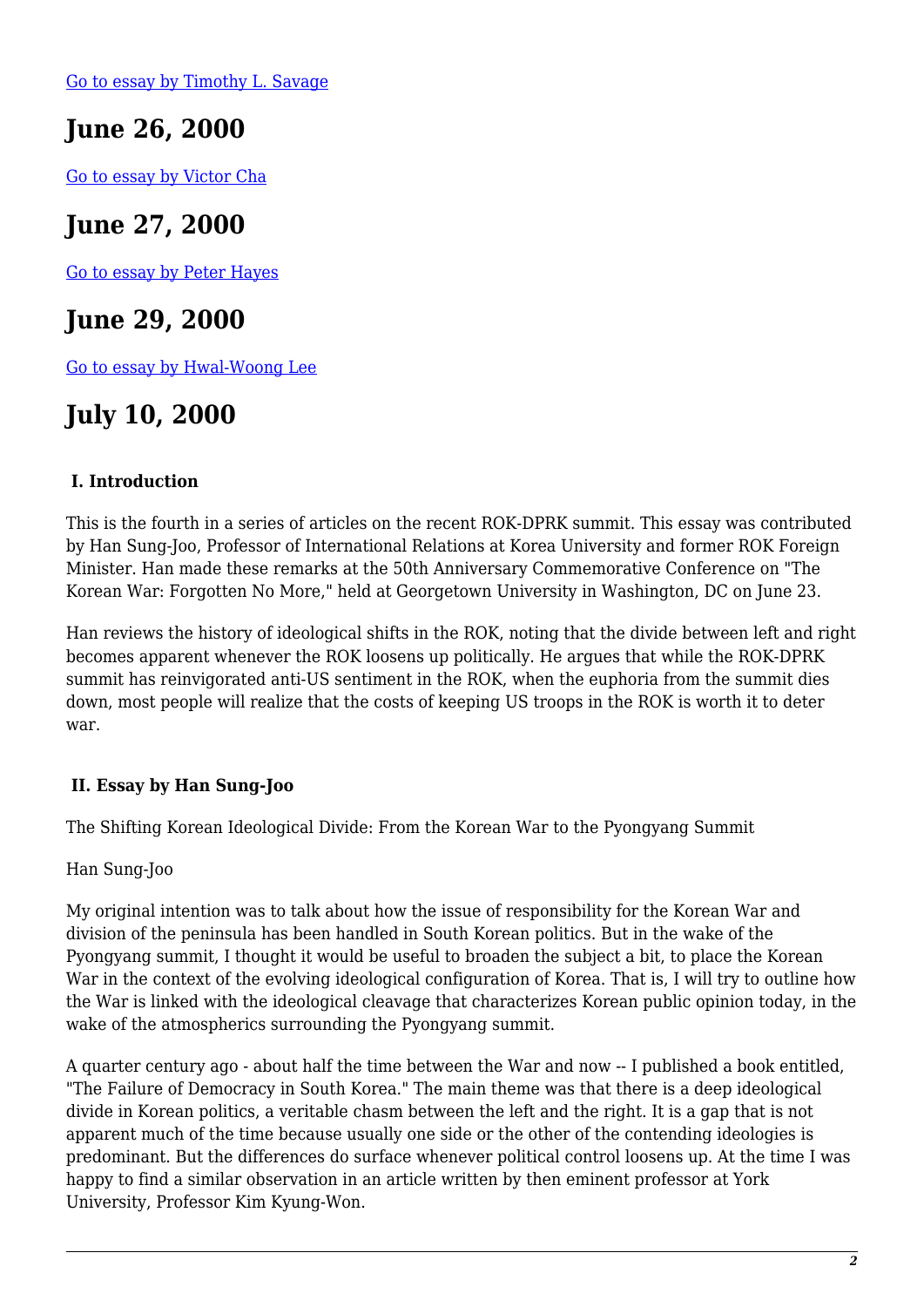It is difficult and perhaps futile to try to define what left and right mean ideologically in Korean politics, especially in a short speech like this. In relation to the Korean War, however, the respective positions are rather straightforward. The right believes that it was Kim Il-Sung who instigated the War, causing millions of deaths and untold miseries to the whole Korean people, North and South. On the other hand, the left generally does not accept that Kim Il-Sung was responsible for the War and, in any case, they argue it is irrelevant. But they blame the United States for the division and the rightists in the South for refusing to agree on unification.

The Korean War, which magnified the ideological divide that had been apparent before 1950, at the same time helped mask the division by enabling the orthodox right to silence completely any dissenting voice. But that voice would emerge again in conjunction with the democratic movements that fought against the authoritarian governments of Park Chung Hee and Chun Doo-Hwan. In the meantime, the leftist voice, indeed chorus, would noticeably amplify whenever the government relaxed its grip, as in 1960 after the student uprising, in 1980 after the death of Park Chung Hee, in 1988 after the launching of the Roh Tae-Woo government, and since the election of President Kim Dae-Jung in 1998.

Today, the left finds fertile ground to promote its interpretation of the Korean War and the U.S. role in Korea. There are three main reasons for this: generational change, the change of leadership in North Korea, and a more permissive if not indulgent government in the South.

The generational change is very significant. An overwhelming majority of South Koreans were born after the end of the Korean War. As such, they do not know or care why the Americans came to fight half a century ago. It doesn't occur to them to wonder what would have happened if North Korea had succeeded in taking over the South. They do not ask what has kept another war from occurring during the past five decades. Indeed, they question why the American troops are still in Korea, and seize on such controversies as Nogun-Ri, Maehyang-Ri (related to U.S. Air Force practice bombing) and Status of Forces Agreement issues.

The right had their last hurrah in 1994 after the death of Kim Il-Sung. At that time, some leftist students set up memorial altars on campus for Kim Il-Sung while a few politicians suggested that South Korea send a mourning delegation to Pyongyang. But they were dismissed by the right, which was deeply angered by the suggestion of honoring a person they considered a war criminal. In December the previous year, I had my own encounter with those on the right when The New York Times ran an article about me (in fact, written by David Sanger who is attending this meeting). Among other things, the piece told how I was wounded during the Korean War and then helped by a North Korean soldier. For several months and years, then, I was criticized for admitting that there was even one good man in the North Korean People's Army. On the other hand, by the left I am considered too pro-American and not nationalistic enough.

Now, in the wake of the Kim Jong-Il show in Pyongyang, the voice of the right rings discordant. The summit was a smashing success in shoring up the image not only of Kim Jong-Il, but of North Korea itself. One could even go so far as to say that if Kim Jong-Il was attempting his own Sunshine Policy, his version has managed to outshine the original.

Even those who counsel a more balanced approach are drowned out by the cheers of those who have fallen under the spell of the supposedly charming Kim Jong-Il. Suddenly there is little enthusiasm to be reminded of what happened five decades ago or who actually invaded whom, much less to commemorate the event in any significant way. Ironically, the war that in Korea has never for a moment been forgotten is now in danger of becoming so.

The Korean attitude toward the U.S. is a classical case of "familiarity breeding contempt." The